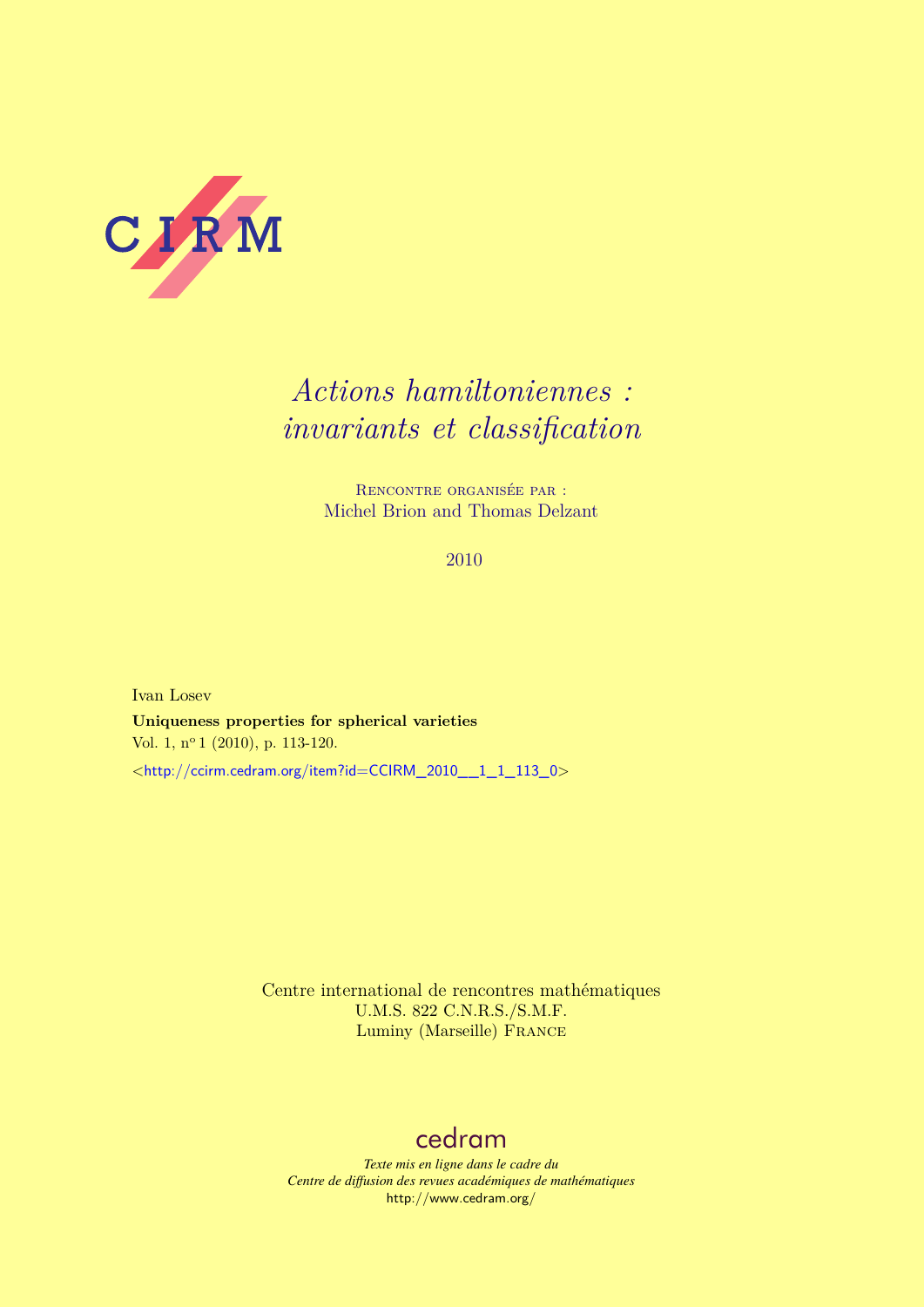# <span id="page-1-0"></span>Uniqueness properties for spherical varieties

Ivan Losev

#### **Abstract**

The goal of these lectures is to explain speaker's results on uniqueness properties of spherical varieties. By a uniqueness property we mean the following. Consider some special class of spherical varieties. Define some combinatorial invariants for spherical varieties from this class. The problem is to determine whether this set of invariants specifies a spherical variety in this class uniquely (up to an isomorphism). We are interested in three classes: smooth affine varieties, general affine varieties, and homogeneous spaces.

#### CONTENTS

|            | 1. Main results                                                   | 113 |
|------------|-------------------------------------------------------------------|-----|
|            | 2. Sketch of reduction of the affine case to the homogeneous case | 115 |
|            | 3. Sketch of the proof in the homogeneous case                    | 116 |
|            | 4. Equivariant automorphisms and Demazure embeddings              | 117 |
|            | 5. Generalizations                                                | 118 |
| References |                                                                   | 119 |

### 1. MAIN RESULTS

First of all, let us fix some notation. Throughout the notes, the base field  $\mathbb K$  is algebraically closed and of characteristic 0. Let *G* denote a connected reductive algebraic group, *B* a Borel subgroup in *G*, and *T* a maximal torus in *B*. Then the character lattices  $\mathfrak{X}(T), \mathfrak{X}(B)$  of *T* and *B*, respectively, are canonically identified. Let g*,* b*,* t be the corresponding Lie algebras.

General goal: given some class *C* of spherical *G*-varieties, establish some combinatorial invariants of a variety in *C* such that this variety is uniquely determined by its combinatorial invariants.

Perhaps, a combinatorial invariant, which is the easiest to define, is the *weight monoid*. Let *X* be a spherical *G*-variety. Then  $\mathbb{K}[X]$  is a multiplicity free *G*-module, that is, the multiplicity of every irreducible module in  $\mathbb{K}[X]$  is at most 1. By the *weight monoid*  $\mathfrak{X}^+_{G,X}$  of X we mean the set of all highest weights of the *G*-module K[*X*].

**Exercise 1.** Using the fact that  $\mathbb{K}[X]$  is an integral domain check that  $\mathfrak{X}^+_{G,X}$  is indeed a submonoid in  $\mathfrak{X}(T)$ .

The following result was conjectured by Knop in the middle of 90's.

**Theorem 1** ([\[Lo1\]](#page-7-0)). Let  $X_1, X_2$  be smooth affine spherical varieties with  $\mathfrak{X}^+_{G,X_1} = \mathfrak{X}^+_{G,X_2}$ . Then *X*1*, X*<sup>2</sup> *are G-equivariantly isomorphic.*

2000 *Mathematics Subject Classification.* 14M17.

Course taught during the meeting "Hamiltonian Actions: invariants et classification" organized by Michel Brion and Thomas Delzant. 6-10 April 2009, C.I.R.M. (Luminy).

*Key words.* Reductive groups, spherical varieties, combinatorial invariants.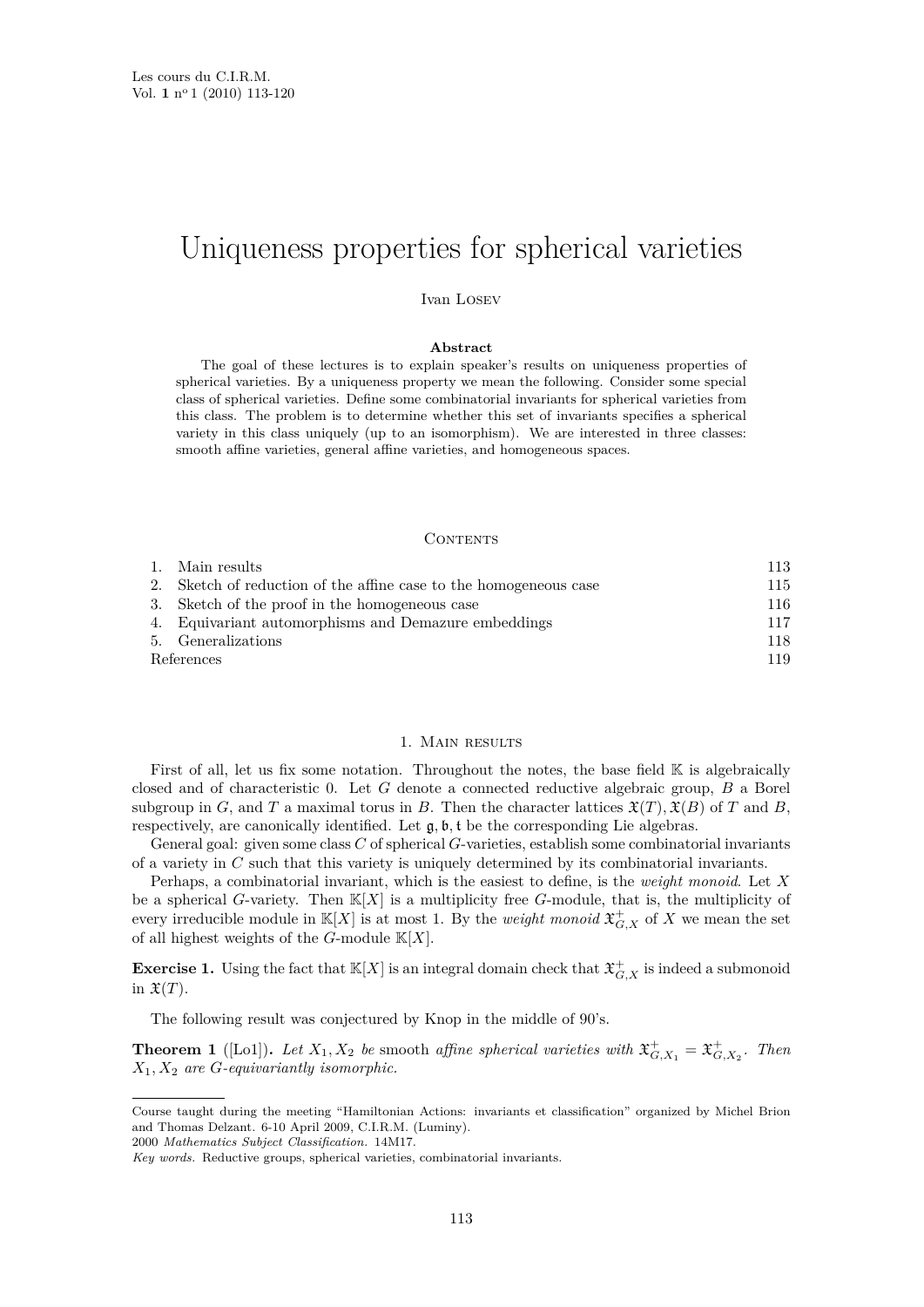#### Ivan Losev

<span id="page-2-0"></span>Note that if  $G = T$ , then the claim of Theorem 2 holds even without the smoothness assumption. Indeed, in this case  $\mathbb{K}[X_i] \cong \mathbb{K}[\mathfrak{X}^+_{G,X_i}].$ 

However, for  $G \neq T$  the theorem no longer holds if we omit the smoothness condition. Indeed, consider the tautological  $G := SO(3)$ -module  $\mathbb{K}^3$ . Let q be a G-invariant non-degenerate quadratic form on  $\mathbb{K}^3$ . Consider q as a map  $\mathbb{K}^3 \to \mathbb{K}$  and let  $X_0, X_1$  be the fibers of 0 and 1, respectively.

**Exercise 2.** Show that  $\mathbb{K}[X_0] \cong \mathbb{K}[X_1]$  as *G*-modules and, more precisely, that any *G*-module occurs both in  $\mathbb{K}[X_0], \mathbb{K}[X_1]$  with multiplicity 1.

But, of course,  $X_0, X_1$  are not isomorphic as algebraic varieties, for  $X_1$  is smooth, but  $X_0$  is not.

To remedy the situation one needs to consider a more subtle invariant of spherical varieties: the valuation cone, see [\[Kn1\]](#page-7-0), Corollary 1.8 and Lemma 5.1, or  $|T|$ , Section 15 and 21. We denote the valuation cone of a spherical *G*-variety *X* by  $V_{G,X}$ .

**Theorem 2** ([\[Lo1\]](#page-7-0)). Let  $X_1, X_2$  be two affine spherical *G*-varieties such that  $\mathfrak{X}^+_{G,X_1} = \mathfrak{X}^+_{G,X_2}$  and  $\mathcal{V}_{G,X_1} = \mathcal{V}_{G,X_2}$ . Then  $X_1, X_2$  are *G*-equivariantly isomorphic.

Finally, and, in a sense, most importantly, there is a uniqueness property for spherical homogeneous spaces. Here we need three invariants of a spherical *G*-variety *X*. The simplest one is the *weight lattice*  $\mathfrak{X}_{G,X}$  consisting of all weights of *B* in the field  $\mathbb{K}(X)$  of rational functions, see [\[Kn1\]](#page-7-0), the paragraph after the proof of Theorem 1.7, or [\[T\]](#page-8-0), Section 15. The second invariant is the set of *B*-stable prime divisors of *X* denoted by  $\mathcal{D}_{G,X}$ . This is a finite set and we equip it with two maps. The first one maps  $\mathcal{D}_{G,X}$  to  $\mathfrak{X}_{G,X}^* := \text{Hom}_{\mathbb{Z}}(\mathfrak{X}_{G,X}, \mathbb{Z})$ , see [\[Kn1\]](#page-7-0), Section 2, page 8, or [\[T\]](#page-8-0), Section 15 (in both these papers the map is denoted by  $\rho$ ). We denote the image of *D* by  $\varphi_D$ . The second map we need maps  $D \in \mathcal{D}_{G,X}$  to its (set-wise) stabilizer  $G_D \subset G$ . By definition,  $G_D$ is a parabolic subgroup in *G* containing *B*. Finally, the last invariant we need is  $V_{G,X}$ .

The following theorem was, essentially, conjectured by Luna, [\[Lu1\]](#page-8-0).

**Theorem 3** ([\[Lo2\]](#page-8-0)). Let  $X_1, X_2$  be spherical homogeneous spaces such that  $\mathfrak{X}_{G,X_1} = \mathfrak{X}_{G,X_2}, \mathcal{D}_{G,X_1} = \mathfrak{X}_{G,X_2}$  $\mathcal{D}_{G,X_2}, \mathcal{V}_{G,X_1} = \mathcal{V}_{G,X_2}$ . Then  $X_1, X_2$  are *G*-equivariantly isomorphic.

The equality  $\mathcal{D}_{G,X_1} = \mathcal{D}_{G,X_2}$  requires some explanation (the other two are just equalities of subsets in some ambient set). This equality means that there is a bijection  $\iota : \mathcal{D}_{G,X_1} \to \mathcal{D}_{G,X_2}$ with  $\varphi_{\iota(D)} = \varphi_D$  and  $G_{\iota(D)} = G_D$ . However, let us note that even if such a bijection exists it is, in general, not unique. Indeed, any *G*-equivariant automorphism  $\varphi$  of  $X_2$  induces the bijection  $\varphi_*: \mathcal{D}_{G,X_2} \to \mathcal{D}_{G,X_2}$  intertwining the two maps. So we can compose *ι* with  $\varphi_*$ . It turns out (this is a non-trivial result) that any two bijections  $\iota$  differ by some  $\varphi_*$ .

**Remark 1.** It is often more convenient to deal with the system of spherical roots of *X*. It can be defined as follows. It is known from the work of Brion, [\[Br2\]](#page-7-0), see also [\[T\]](#page-8-0), Section 22, that  $V_{G,X}$  is a Weyl chamber for the action of a finite reflection group  $W_{G,X}$  (the Weyl group of X) on  $\text{Hom}_{\mathbb{Z}}(\mathfrak{X}_{G,X},\mathbb{Q})$ . So we can take linearly independent primitive elements  $\alpha_1,\ldots,\alpha_k\in \mathfrak{X}_{G,X}$ such that  $V_{G,X}$  is given by the inequalities  $\alpha_i \leq 0$ . The set  $\{\alpha_1, \ldots, \alpha_k\}$  is called the system of spherical roots of *X*, we will denote it by  $\Psi_{G,X}$ . If  $\mathfrak{X}_{G,X}$  is specified, then  $\mathcal{V}_{G,X}$  can be recovered from  $\Psi_{G,X}$  and vice versa.

In what follows I will call  $\mathfrak{X}_{G,X}, \mathcal{D}_{G,X}, \Psi_{G,X}$  the basic combinatorial invariants of the spherical *G*-variety *X*.

To finish the section let us consider an application of Theorem [1,](#page-1-0) which, in fact, motivated Knop to make his conjecture. This application is the Delzant conjecture from the theory of Hamiltonian actions of compact groups, a reader is referred to [\[GS\]](#page-7-0) for definitions.

Let K be a connected compact Lie group and  $\ell$  be the Lie algebra of K. Fix a maximal torus *T*<sub>*K*</sub> ⊂ *K* and let  $\mathfrak{t}_K$  denote the corresponding Lie algebra. Fix a Weyl chamber  $C \subset \mathfrak{t}_K$ . Our goal is, again, to present combinatorial invariants separating *multiplicity free* Hamiltonian *K*-manifolds. Recall that one of the equivalent definitions of a multiplicity free compact Hamiltonian *K*-manifold *M* is that a general orbit of *K* on *M* is a coisotropic submanifold.

Let *M* denote a multiplicity free compact Hamiltonian manifold with moment map  $\mu : M \to \mathfrak{k}$ . Recall the moment polytope  $\Delta(M) = \mu(M) \cap C$ . This is the first invariant we need. The second one is the so called *principal isotropy group*, which will be denoted by *K*(*M*). It is defined as the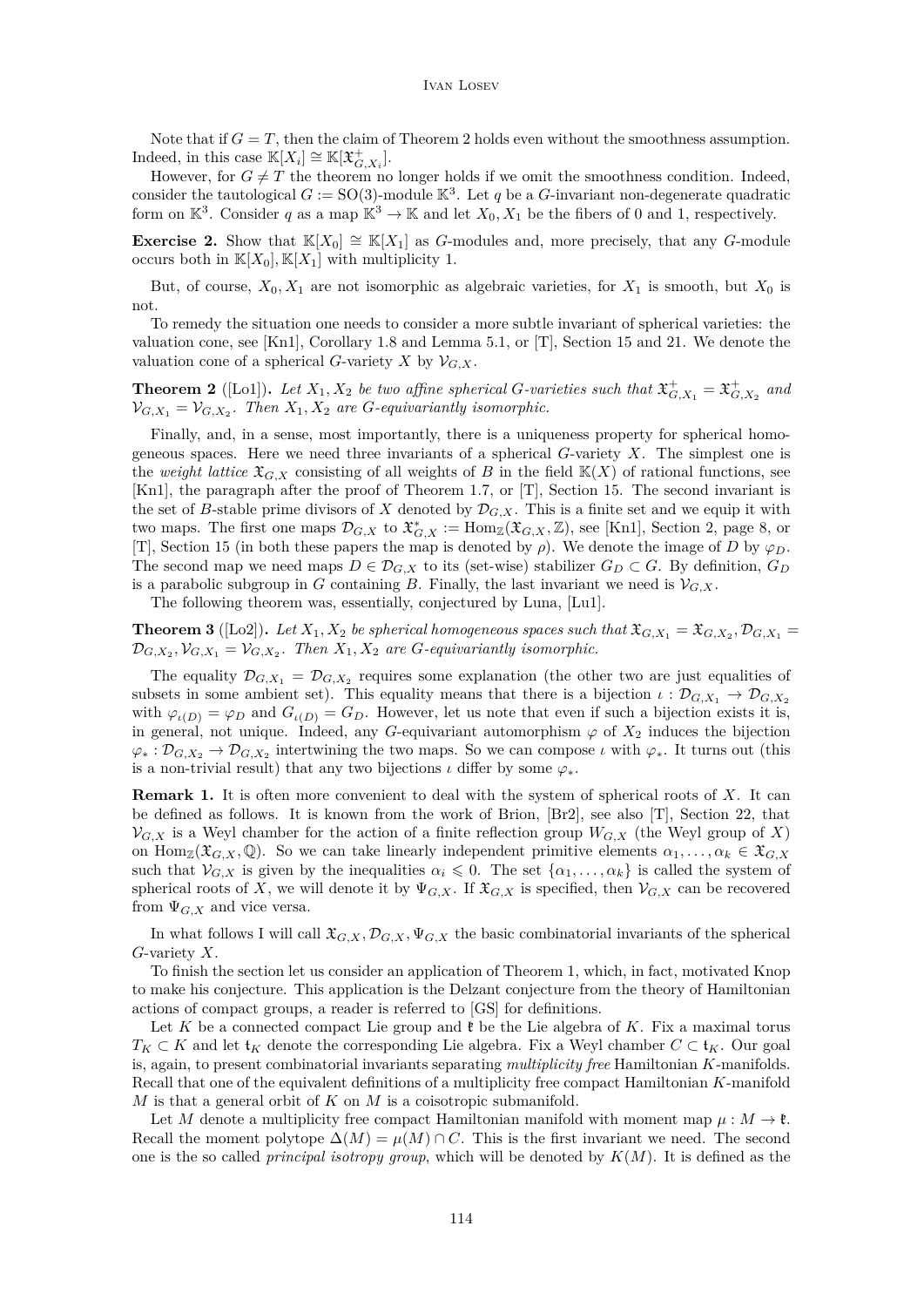<span id="page-3-0"></span>stabilizer of a general point  $x \in \mu^{-1}(C)$ . It turns out that this stabilizer does not depend on the choice of *x*.

**Conjecture 1** (Delzant)**.** *Let M*1*, M*<sup>2</sup> *be multiplicity free compact Hamiltonian K-manifolds such*  $that \Delta(M_1) = \Delta(M_2)$  and  $K(M_1) = K(M_2)$ . Then  $M_1, M_2$  are K-equivariantly symplectomorphic.

This conjecture was proved by Delzant himself, [\[D\]](#page-7-0), in the case where *K* has rank 2. In the general case Knop derived this conjecture from his own in mid 90's, however the proof was never published. In a sentence, the relation between the two conjectures is that Knop's is a local version of Delzant's.

2. Sketch of reduction of the affine case to the homogeneous case

The proof of all three main theorems is based on inductive arguments. We basically have two kinds of inductive steps. One works for homogeneous spaces only and is based on Knop's theory of inclusions of spherical subgroups, [\[Kn1\]](#page-7-0), Section 4, the other works for all varieties and is based on the Brion-Luna-Vust local structure theorem. We will explain a variant of this theorem due to Knop, [\[Kn3\]](#page-7-0).

**Theorem 4.** Let *X* be some normal *G*-variety and  $\widetilde{D}$  be a *B*-stable effective Cartier divisor. Let *P* be the stabilizer of  $\widetilde{D}$  and  $X^0$  denote the complement of  $\widetilde{D}$  in X. Finally, let M be the Levi *subgroup of P containing T so there is the Levi decomposition*  $P = M \times R_u(P)$ *. Then there is an M*-stable subvariety  $\Sigma \subset X^0$  such that the natural morphism  $R_u(P) \times \Sigma \to X^0$ ,  $(p, s) \mapsto ps$ , is an *isomorphism.*

It is easy to see that  $\Sigma$  is *M*-spherical provided *X* is *G*-spherical. Also one can check that  $\Sigma$  is affine provided *X* is. The latter follows from the general fact that a complement to a divisor in an affine variety is affine provided the divisor is Cartier.

Actually, one can recover combinatorial invariants of  $\Sigma$  from those of X:

- (A)  $\mathfrak{X}_{M,\Sigma} = \mathfrak{X}_{G,X}.$
- (B) As an abstract set,  $\mathcal{D}_{M,\Sigma} = \mathcal{D}_{G,X} \setminus \mathcal{D}$ , where  $\mathcal D$  is the set of irreducible components of  $\tilde{D}$ . For  $D \in \mathcal{D}_{M,\Sigma}$  we have  $M_D = M \cap G_D$  and the vector  $\varphi_D$  is the same as before.
- (C)  $\Psi_{M,\Sigma}$  is the intersection of  $\Psi_{G,X}$  with the linear span of the root system  $\Delta(\mathfrak{m})$ .
- (D) Suppose *X* is affine and *D* is the zero divisor of some *B*-semiinvariant function  $f_\mu \in \mathbb{K}[X]$ . Then  $\mathfrak{X}^+_{M,\Sigma} = \mathfrak{X}^+_{G,X} + \mathbb{Z}\mu$ .

**Exercise 3.** Prove  $(A), (B), (D)$ .

Our strategy in the proofs of Theorems [1,](#page-1-0)[2](#page-2-0) is to reduce them to Theorem [3.](#page-2-0) We will concentrate on Theorem [1](#page-1-0) from now on. We need to check the following two claims:

- <sup>(\*)</sup> Let  $X_1, X_2$  be smooth affine spherical varieties such that  $\mathfrak{X}^+_{G,X_1} = \mathfrak{X}^+_{G,X_2}$ . Then  $\mathcal{D}_{G,X_1} =$  $\mathcal{D}_{G,X_2}.$
- <sup>(\*\*)</sup> Let  $X_1, X_2$  be as in (\*), so  $\mathcal{D}_{G,X_1} = \mathcal{D}_{G,X_2}$ . Then  $\Psi_{G,X_1} = \Psi_{G,X_2}$ .

Once (\*) and (\*\*) are proved we can deduce Theorem [1](#page-1-0) from Theorem [3](#page-2-0) as follows.

*Proof of Theorem [1.](#page-1-0)* Let  $X_1^0, X_2^0$  be the open *G*-orbits in  $X_1, X_2$ . One can easily recover the basic combinatorial invariants of  $X_i^0$  from those of  $X_i$ .

#### **Exercise 4.** Do it.

It follows that  $X_1^0, X_2^0$  satisfy the conditions of Theorem [3](#page-2-0) and so are isomorphic. Identify  $\mathbb{K}[X_1^0] \cong \mathbb{K}[X_2^0]$ . Then  $\mathbb{K}[X_1] = \mathbb{K}[X_2]$  since both are the sums of all  $V(\lambda) \subset \mathbb{K}[X_i^0]$  with  $\lambda \in$  $\mathfrak{X}^+_{G,X_i}$ .

Now we will sketch the proof of  $(*)$ . An essential ingredient of the proof is the property  $(D)$ above.

Namely, choose noninvertible  $\mu \in \mathfrak{X}^+_{G,X_i}$ . Let  $X_1(\mu), X_2(\mu)$  be the *M*-varieties obtained from  $X_1, X_2$  by using the local structure theorem (here *M* is the stabilizer of  $\mu$  in *G*). Then there exists a bijection  $\iota_\mu : \mathcal{D}_{M,X_1(\mu)} \to \mathcal{D}_{M,X_2(\mu)}$  with the required properties. As we mentioned above,  $\mathcal{D}_{M,X_i(\mu)}$  is a subset of  $\mathcal{D}_{G,X_i}$ . It consists precisely of those  $D \in \mathcal{D}_{G,X_i}$  s.t.  $\langle \varphi_D, \mu \rangle = 0$ . In a sense,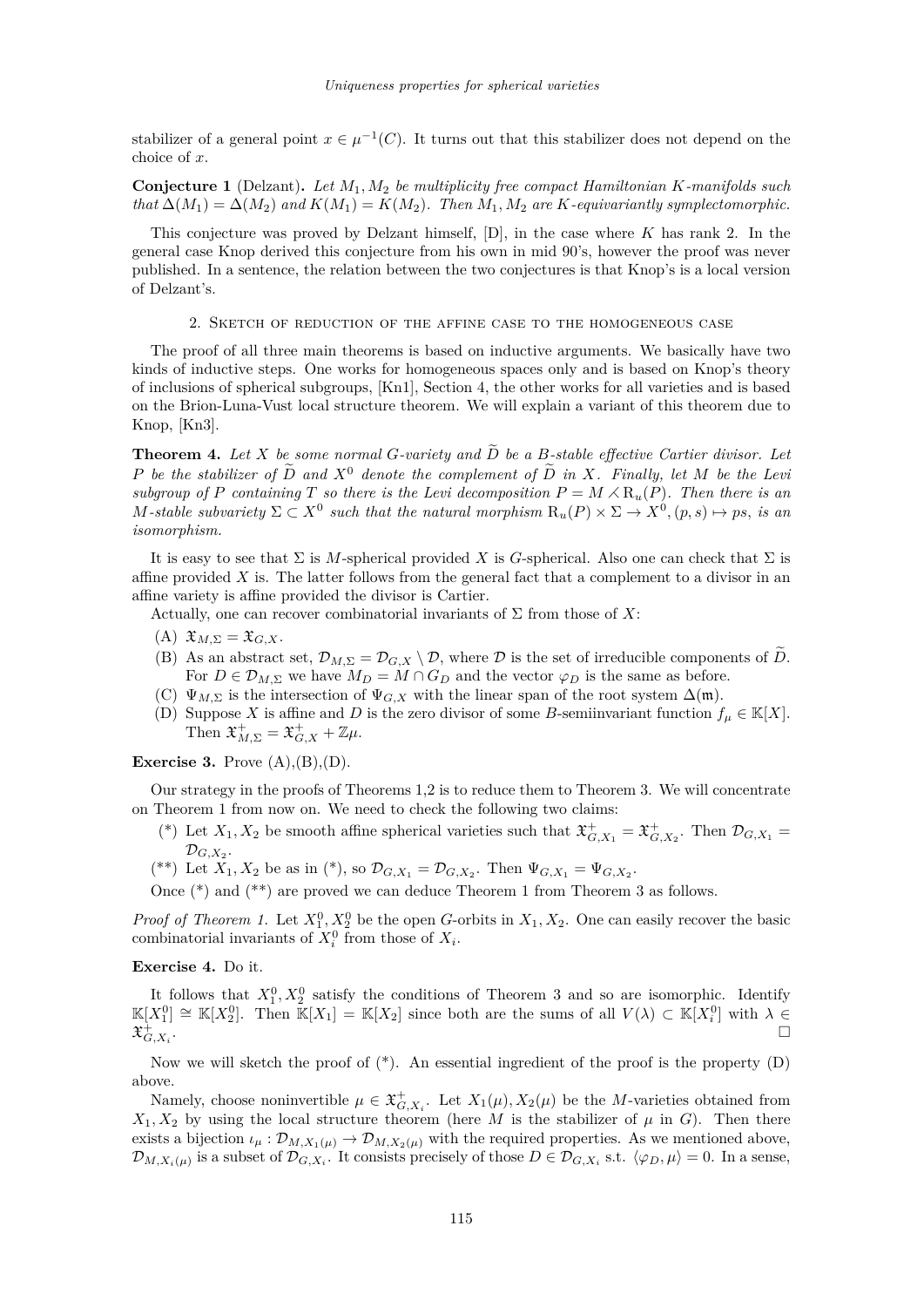<span id="page-4-0"></span>using the local structure theorem, we can "reveal" all divisors  $\mathcal{D} \in \mathcal{D}_{G,X_i}$  such that  $\langle \varphi_D, \mu \rangle = 0$ for some noninvertible  $\mu \in \mathfrak{X}^+_{G,X_i}$ . This motivates the following definition.

**Definition 2.** An element  $D \in \mathcal{D}_{G,X_i}$  is called *hidden* if  $\langle \varphi_D, \mu \rangle > 0$  for all  $\mu \in \mathfrak{X}^+_{G,X_i} \setminus -\mathfrak{X}^+_{G,X_i}$ .

As the following example shows, hidden divisor do occur.

**Example 3.** Let  $G = SL(n)$ ,  $H = GL(n-1) \subset SL(n)$ . Then  $\mathcal{D}_{G,G/H}$  consists of two elements, and  $\mathfrak{X}_{G,G/H}$  has rank 1. Both elements of  $\mathcal{D}_{G,G/H}$  are hidden.

**Exercise 5.** Use an embedding  $G/H \hookrightarrow \mathbb{P}(\mathbb{K}^n) \times \mathbb{P}(\mathbb{K}^{n*})$  to prove all claims of the previous example.

There are also other examples, but this one is the most nontrivial, and, in a sense, everything else reduces to it.

So to construct a bijection  $\iota : \mathcal{D}_{G,X_1} \to \mathcal{D}_{G,X_2}$  we need:

- To compose different bijections *ι<sup>µ</sup>* together (they do not necessarily agree on intersections). This is relatively easy.
- To show that one actually has coincidence of stabilizers in *G* not in different *M*'s.
- To get reasonable description of all cases with hidden divisors and deal with them.

The last two parts are quite difficult. We are not going to provide details here.

### 3. Sketch of the proof in the homogeneous case

In this section we will provide a sketch of the proof of Theorem [2.](#page-2-0)

As I mentioned before the proof is based on two types of induction.

**1. Local structure theorem.** Let me explain how to apply Theorem [4](#page-3-0) in this case.

Let  $H \subset G$  be a spherical subgroup that can be included into a proper parabolic subgroup. Conjugating, we may assume that *H* is contained in a parabolic subgroup *Q*<sup>−</sup> that is opposite to *B*. Let *M* be the Levi subgroup of  $Q^-$  containing *T* and  $Q := BM$ . Consider the projection  $\pi$  :  $G/H \to G/Q^-$ . Let  $\widetilde{D}_0$  be the complement to the open *Q*-orbit in  $G/Q^-$ . Then  $\widetilde{D}_0$  is a divisor, so we can take  $\widetilde{D} = \pi^{-1}(\widetilde{D}_0)$  in Theorem [4.](#page-3-0)

**Exercise 6.** Show that one can take  $Q^-/H$  for the section  $\Sigma$ .

In general, the spherical variety  $Q^-/H$  is hard to deal with. However, there are cases when this variety is affine. Namely, let  $H = S \times N$  be a Levi decomposition. Suppose that N is contained in the unipotent radical R*u*(*Q*<sup>−</sup>) of *Q*<sup>−</sup> (this is always the case when *Q*<sup>−</sup> is a minimal parabolic containing *H*). Then we can conjugate *H* by an element from  $R_u(Q^-)$  and assume that  $S \subset M$ . In this case  $Q^{-}/H$  is the homogeneous vector bundle  $M *_{S} (\mathcal{R}_{u}(\mathfrak{q}^{-})/\mathfrak{n})$  (over  $M/S$  with fiber  $R_u(\mathfrak{q}^-)/\mathfrak{n}$ ).

**2. Knop's theory of inclusions of spherical subgroups.** Let  $X := G/H$  be a homogeneous space. Then

- (1) The set of all subgroups  $\widetilde{H} \subset G$  such that  $\widetilde{H} \supset H$  and  $\widetilde{H}/H$  is connected can be described entirely in terms of  $\mathfrak{X}_{G,X}, \mathcal{D}_{G,X}, \mathcal{V}_{G,X}$ . Namely, subgroups  $\widetilde{H}$  are in one-to-one correspondence with pairs (a*,* D) (so called, *colored subspaces*), where a is a subspace in  $\text{Hom}_{\mathbb{Z}}(\mathfrak{X}_{G,X},\mathbb{Q}),$  D is a subset in  $\mathcal{D}_{G,X}$ , satisfying some combinatorial conditions.
- (2) Let  $\hat{H}$  be a subgroup corresponding to a colored subspace  $(\mathfrak{a}, \mathcal{D})$ . Then the combinatorial invariants of  $G/H$  can be recovered from those for  $G/H$  and from  $(\mathfrak{a}, \mathcal{D})$ .

This claim allows to do induction. Namely let us take two homogeneous spaces  $X_1 = G/H_1, X_2 = G/H_2$  $G/H_2$  satisfying the conditions of Theorem [1.](#page-1-0) Take a minimal subgroup  $H_1$  containing  $H_1$  properly. This subgroup gives rise to a colored subspace (for *X*1). Take the same colored subspace for  $X_2$  and let  $H_2$  be the corresponding subgroup of *G* containing  $H_2$ . But now  $G/H_1$  and  $G/H_2$  have the same basic combinatorial invariants. By inductive assumptions,  $H_1$  and  $H_2$  are conjugate. So we may assume that

- $(1) \ \tilde{H} = \tilde{H}_1 = \tilde{H}_2,$
- (2) and the colored subspaces of the inclusions  $H_1 \subset \widetilde{H}$ ,  $H_2 \subset \widetilde{H}$  are the same.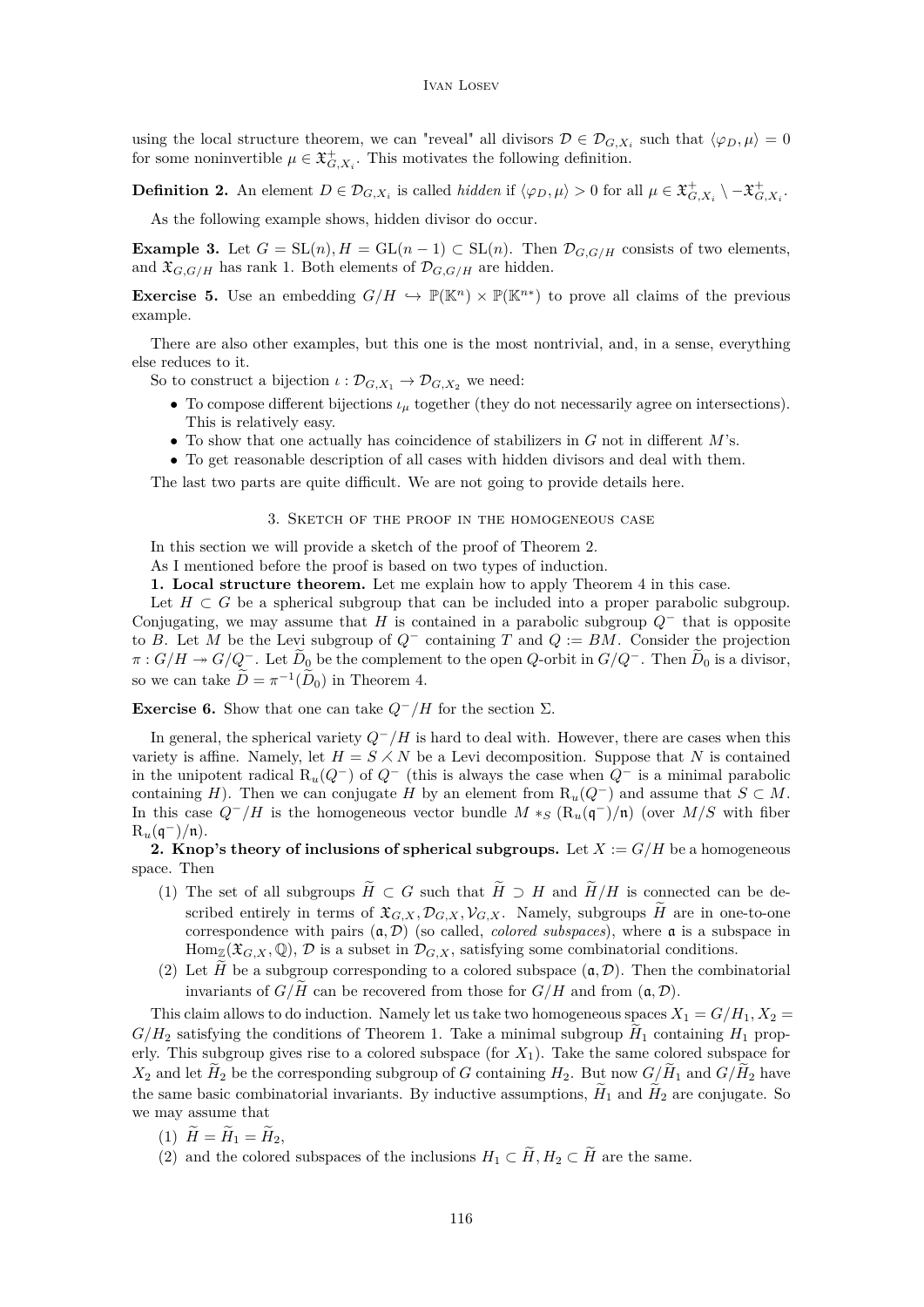<span id="page-5-0"></span>There is a subtlety in the second part coming from the fact that a bijection between the sets of divisors is non-unique, but this can be fixed.

We described the induction steps but did not mention the base. Well, the base is the case when neither  $H_1$  nor  $H_2$  can be included into a proper parabolic. But then  $H_1, H_2$  are both reductive and one can use the classification due to Krämer, Brion and Mikityuk, [\[Kr\]](#page-7-0), [\[Br1\]](#page-7-0), [\[M\]](#page-8-0), to prove Theorem [3.](#page-2-0)

Now we are ready to give a sketch of the proof of Theorem [3.](#page-2-0)

*Step 1.* We may assume that  $N_G(H_i)^\circ \subset H_i$  for  $i = 1, 2$ . This can be deduced from Luna's results, [\[Lu2\]](#page-8-0).

*Step 2.* Let  $H_1 = S \times N_1$  be a Levi decomposition. Then there exists a subgroup *H* containing *H*<sub>1</sub> and such that  $\widetilde{H} = S \times \widetilde{N}$ , where  $\widetilde{n}/n_1$  is an irreducible *S*<sub>1</sub>-module. As explained above, we may assume that  $H_2$  is contained in  $\widetilde{H}$ . Thus dim  $H_2/R_u(H_2) \leq \dim \widetilde{H}/R_u(\widetilde{H}) = \dim S$ . Now from the symmetry between  $H_2$  and  $H_1$  we see that the previous inequality turns into equality so we can write  $H_2 = S \times N_2$ . Since  $\widetilde{H}$  is a minimal subgroup containing  $H_2$  we get that  $\widetilde{n}/n_2$  is an irreducible *S*-module.

*Step 3.* Pick a minimal parabolic subgroup  $Q^-$  containing  $N_G(\widetilde{H})$ . Note that  $N_1, N_2 \subset \widetilde{N} \subset$  $R_u(Q^-)$ . We may assume that  $Q^-$  is opposite to *B* and that  $S \subset M$ . From the local structure theorem we deduce that the affine spherical *M*-varieties  $Q/N_1 = M *_{S} (\text{R}_{u}(\mathfrak{q}^-)/\mathfrak{n}_1)$ ,  $Q/N_2 =$  $M *_{S} (\mathcal{R}_{u}(\mathfrak{q}^{-})/n_{2})$  have the same basic combinatorial invariants. Therefore, using the induction assumption, we obtain that there is an *M*-equivariant isomorphism  $M *_{S} (\mathcal{R}_{u}(\mathfrak{q}^{-})/\mathfrak{n}_{1}) \to M *_{S}$  $(R_u(\mathfrak{q}^-)/\mathfrak{n}_2)$ . It follows that the *S*-modules  $R_u(\mathfrak{q}^-)/\mathfrak{n}_1$ ,  $R_u(\mathfrak{q}^-)/\mathfrak{n}_2$  are conjugate under the action of  $N_M(S)$ .

*Step 4.* Suppose for a moment that  $R_u(\mathfrak{q}^-)/n_1$  and  $R_u(\mathfrak{q}^-)/n_2$  are actually isomorphic as *S*-modules. Then  $\tilde{n}/n_1$ ,  $\tilde{n}/n_2$  are isomorphic as *S*-modules. The following exercise implies that  $[\widetilde{\mathfrak{n}}, \widetilde{\mathfrak{n}}] \subset \mathfrak{n}_1 \cap \mathfrak{n}_2.$ 

**Exercise 7.** Let  $\tilde{n}$  be a nilpotent Lie algebra, *S* an algebraic group acting on  $\tilde{n}$  by Lie algebra automorphisms. Let  $\mathfrak n$  be an *S*-stable subalgebra in  $\tilde{\mathfrak n}$  such that  $\tilde{\mathfrak n}/\mathfrak n$  is an irreducible *S*-module. Then  $\left[\widetilde{\mathfrak{n}}/\widetilde{\mathfrak{n}}\right] \subset \mathfrak{n}$ .

Now since  $[\tilde{n}, \tilde{n}] \subset n_1 \cap n_2$  and  $\tilde{n}/n_1, \tilde{n}/n_2$  are *S*-equivariantly isomorphic, there is a family  $n(t), t \in \mathbb{P}^1$ , of *S*-stable subspaces of  $\tilde{n}$  containing  $n_1 \cap n_2$  and such that  $n(0) = n_1, n(\infty) = n_2$ . So  $\mathfrak{h}_1$  can be deformed to  $\mathfrak{h}_2$ . Now the rigidity results of Alexeev and Brion, [\[AB\]](#page-7-0), together with the assumption of step 1 imply that  $\mathfrak{h}_1, \mathfrak{h}_2$  are *G*-conjugate. Using the equality  $\mathfrak{X}_{G,X_1} = \mathfrak{X}_{G,X_2}$  one can check that  $H_1, H_2$  are also conjugate.

*Step 5.* Recall that we still have not proved that the *S*-modules  $R_u(\mathfrak{q}^-)/\mathfrak{n}_1$ ,  $R_u(\mathfrak{q}^-)/\mathfrak{n}_2$  are actually isomorphic. We only checked that they are conjugate under the action of  $N_M(S)$  on the set of *S*-modules. So pick an element  $\gamma \in N_M(S)$  that conjugates  $R_u(\mathfrak{q}^-)/\mathfrak{n}_2$  to  $R_u(\mathfrak{q}^-)/\mathfrak{n}_1$ . One can show that  $\gamma^2$  acts trivially on the set of modules. It follows that  $\gamma$  fixes  $R_u(\mathbf{q}^-)/\tilde{n}$ . So  $\gamma$ can be lifted to an automorphism of  $M *_{S} (\mathbf{R}_{u}(\mathfrak{q}^{-})/\tilde{\mathfrak{n}})$ . Now the crucial observation is that  $\gamma$  can be actually lifted to an element  $g \in N_G(\widetilde{H})$ . This follows from the description of the group of equivariant automorphisms of a spherical variety. This description will be discussed briefly in the next section. Replacing  $H_2$  with  $gH_2g^{-1}$  we obtain  $R_u(\mathfrak{q}^-)/\mathfrak{n}_1 \cong R_u(\mathfrak{q}^-)/\mathfrak{n}_2$ .

This completes the proof.

#### 4. Equivariant automorphisms and Demazure embeddings

We have already mentioned that the group of equivariant automorphisms  $Aut<sup>G</sup>(X)$  of a spherical *G*-variety *X* can be recovered (at least, when *X* is affine or homogeneous) from the basic combinatorial invariants. Let us state this description here.

At the first glance, the group  $Aut^G(X)$  has nothing to do with  $\mathfrak{X}_{G,X}, \mathcal{D}_{G,X}, \Psi_{G,X}$ . However, Knop, [\[Kn4\]](#page-7-0), discovered a relation. Let us recall that to any  $\lambda \in \mathfrak{X}_{G,X}$  we have assigned a unique (up to rescaling) rational function  $f_{\lambda} \in \mathbb{K}(X)$ . Pick  $\varphi$ : Aut<sup>*G*</sup>(*X*). Then  $\varphi$ . *f*<sub> $\lambda$ </sub> is again *B*-semiinvariant of weight  $\lambda$ . So there is a unique scalar  $a_{\varphi,\lambda}$  such that  $\varphi.f_{\lambda} = a_{\varphi,\lambda}f_{\lambda}$ .

**Exercise 8.** The map  $a_{\varphi}: \mathfrak{X}_{G,X} \to \mathbb{K}^{\times}, a_{\varphi}(\lambda) = a_{\varphi,\lambda}$  is a character of  $\mathfrak{X}_{G,X}$ .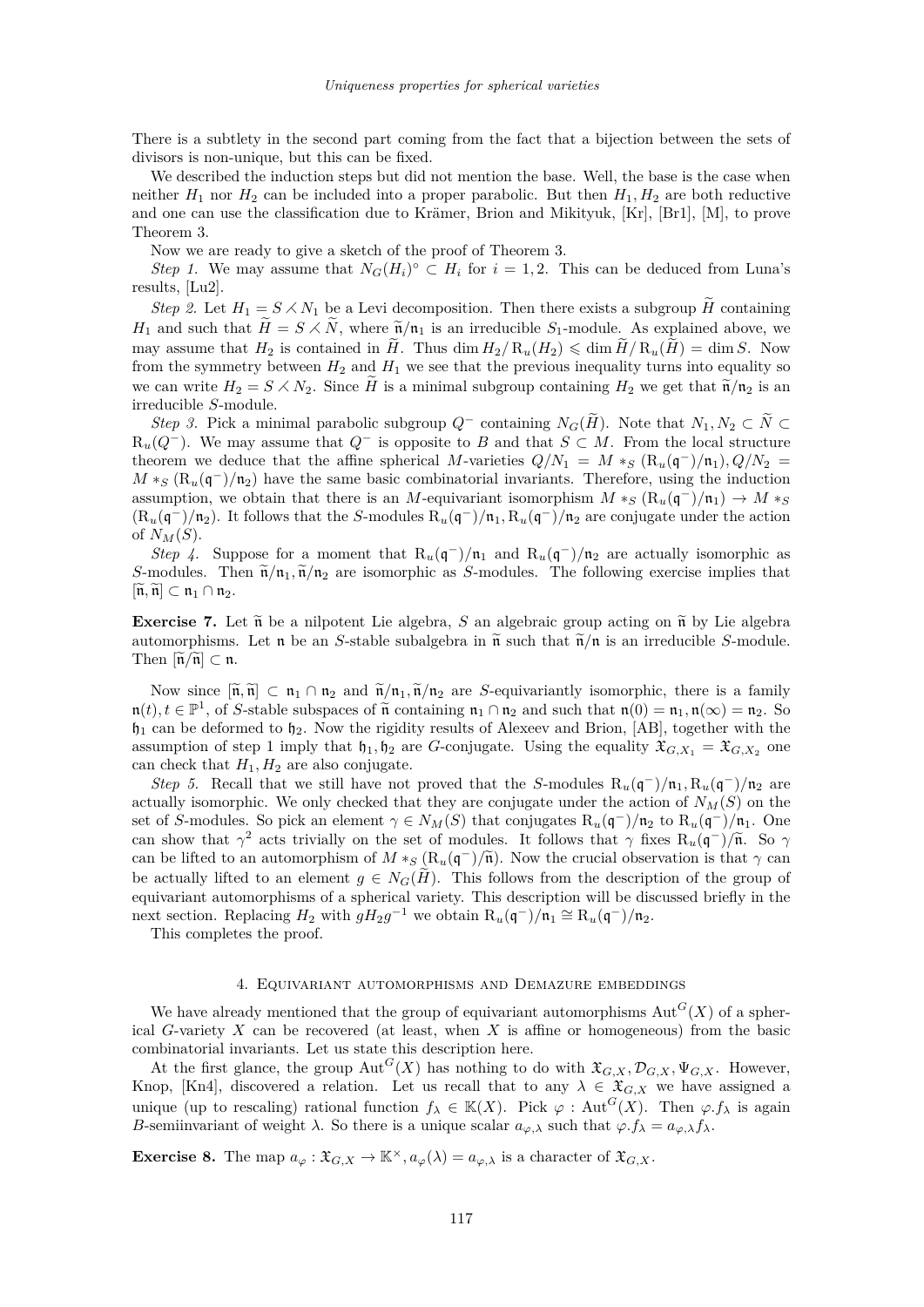<span id="page-6-0"></span>Define the *root lattice*  $\Lambda_{G,X} = \bigcap_{\varphi \in \text{Aut}^G(X)} \ker a_{\varphi}$ . The following exercise explains the terminology.

**Exercise 9.** Let  $X := H$  be a connected reductive algebraic group, and let  $G := H \times H$  act on *H* by two-sided multiplications. Then  $\mathfrak{X}_{G,X}$  is identified with the weight lattice of *H*. Show that  $\Lambda_{G,X}$  is the root lattice of *H*.

Similarly, one can define the homomorphisms  $a_{\lambda} : \text{Aut}^G(X) \to \mathbb{K}^{\times}$  for  $\lambda \in \mathfrak{X}_{G,X}$ . As Knop proved in [\[Kn4\]](#page-7-0),  $\bigcap_{\lambda \in \mathfrak{X}_{G,X}} \ker a_{\lambda} = \{1\}$ . So the group  $\text{Aut}^G(X)$  is identified with  $(\mathfrak{X}_{G,X}/\Lambda_{G,X})^*$ . Therefore to describe  $Aut^G(X)$  it will be enough to describe the subgroup  $\Lambda_{G,X} \subset \mathfrak{X}_{G,X}$ .

We will do slightly better: we will describe a distinguished basis in  $\Lambda_{G,X}$ . Namely, one can construct a set of vectors  $\overline{\Psi}_{G,X} \subset \Lambda_{G,X}$  completely analogously to the construction  $\Psi_{G,X} \subset \mathfrak{X}_{G,X}$ . Knop proved in [\[Kn4\]](#page-7-0) that  $\overline{\Psi}_{G,X}$  is a basis in  $\Lambda_{G,X}$ .

Clearly, any element in  $\overline{\Psi}_{G,X}$  is proportional to exactly one element on  $\Psi_{G,X}$ . In fact, all coefficients are either 1 or 2. Theorem 2 from [\[Lo2\]](#page-8-0) explicitly explains how we distinguish between 1 and 2 analyzing  $\Psi_{G,X}$  and  $\mathcal{D}_{G,X}$ . The description is technical and therefore we omit it (however, see Conjecture [4](#page-7-0) in the next section; in the spherical case it boils down to the description).

Instead we will explain a result, which motivated us to state and prove Theorem 2 from [\[Lo2\]](#page-8-0) (applications to the proof of Theorem [3](#page-2-0) were discovered later). This result is the conjecture of Brion, [\[Br2\]](#page-7-0), that Demazure embeddings are smooth.

Let us explain what "Demazure embedding" means. Take a self-normalizing spherical subalgebra h ⊂ g. Then we can consider the *G*-orbit *G*h, where h is viewed as a point in the Grassmann variety  $Gr(\mathfrak{g})$ . Take the closure  $\overline{G\mathfrak{h}}$ . Brion conjectured that the closure is smooth.

The first indication that the Brion conjecture can be related to the description of  $\text{Aut}^G(X)$  is as follows. Let us note that the open *G*-orbit in  $\overline{G}$ h is nothing else but  $G/N$ <sup>*G*(h). It is easy to</sup> notice that this homogeneous space has no nontrivial *G*-equivariant automorphisms.

#### **Exercise 10.** Show it.

In [\[Kn4\]](#page-7-0) Knop proved that the *normalization* of the Demazure embedding is smooth. Brion's conjecture was proved by Luna for type A in [\[Lu3\]](#page-8-0). Using the description of  $Aut<sup>G</sup>(X)$  the author was able to extend Luna techniques to the general case, see [\[Lo3\]](#page-8-0).

#### 5. Generalizations

All three theorems, as well as the description of the group of equivariant automorphisms, have interesting conjectural generalizations to the general (not necessarily spherical) case. The invariants appearing in these generalizations are mostly quite difficult to define and are even more difficult to deal with.

Again, the conjecture that is easiest to state deals with smooth affine varieties. For a generalization of a weight monoid  $\mathfrak{X}^+_{G,X}$  we take the algebra  $\mathbb{K}[X]^U$  of *U*-invariants equipped with the natural *T*-action. Here *U* is the maximal unipotent subgroup of *B*. The algebras of *U*-invariants were extensively studied in Invariant theory.

**Exercise 11.** Check that if *X* if an affine spherical variety, then  $\mathbb{K}[X]^U$  is *T*-equivariantly isomorphic to the monoid algebra  $\mathbb{K}[\mathfrak{X}^+_{G,X}].$ 

**Conjecture 2.** If  $X_1, X_2$  are smooth affine G-varieties such that the algebras  $\mathbb{K}[X_1]^U, \mathbb{K}[X_2]^U$  are *T-equivariantly isomorphic, then X*1*, X*<sup>2</sup> *are G-equivariantly isomorphic.*

In general, it is known, see [\[AB\]](#page-7-0), Corollary 2.9, that there are only finitely many isomorphism classes of affine *G*-varieties *X* with a fixed  $\mathbb{K}[X]^U$ .

Unfortunately, it seems to be unlikely that one will be able to prove this conjecture without proving an analog of Theorem [3.](#page-2-0) This analog should deal with birational classification of *G*-varieties instead of just the classification of homogeneous spaces. Therefore let us describe the invariants which (conjecturally) should be used. Below *X* stands for a normal irreducible *G*-variety.

For a generalization of the weight lattice  $\mathfrak{X}_{G,X}$  we take the set  $\mathbb{K}(X)^{(B)}$  of all rational *B*semiinvariant functions on *X*. This set is equipped with the multiplication and partially defined addition, both induced from  $K(X)$ .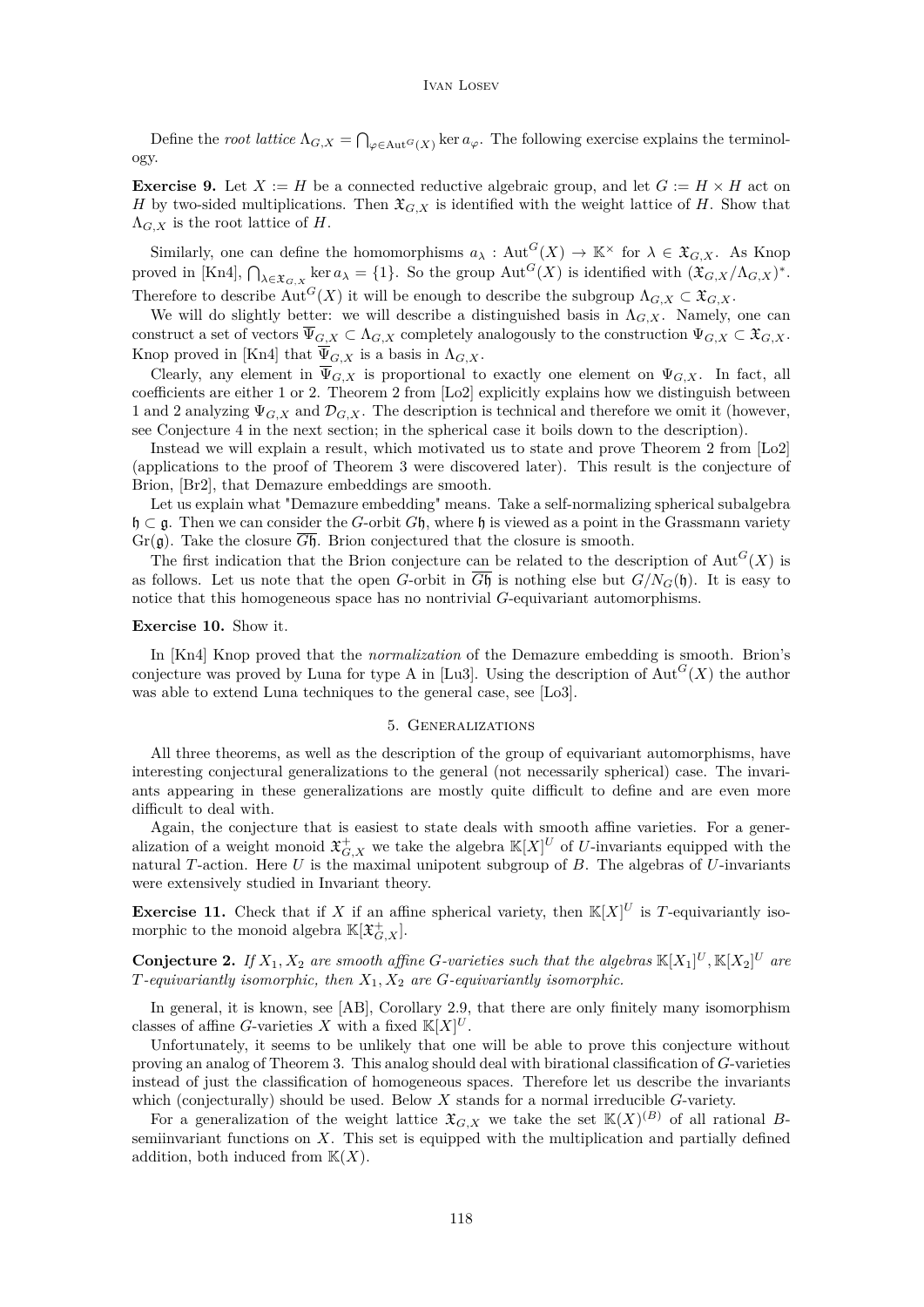<span id="page-7-0"></span>The other two invariants are now generalized directly. Consider the set  $\mathcal{D}_{G,X}$  consisting of all prime Weil divisors on *X* that are *B*-stable. Again, there is a natural map  $\mathcal{D}_{G,X} \rightarrow$  $\text{Hom}_{\mathbb{Z}}(\mathbb{K}(X)^{(B)\times}/\mathbb{K}^{\times},\mathbb{Z}), D \mapsto \varphi_D, \varphi_D(f) := \text{ord}_D(f)$ . Clearly, this set is not a birational invariant: to get one just consider the set  $\mathcal{D}_{G,X}^0 = \{D \in \mathcal{D}_{G,X} | G_D \neq G\}.$ 

Finally, one can consider the set  $\overline{\mathcal{V}}_{G,X}$  consisting of all geometric (i.e., coming from divisors, in an appropriate sense)  $\mathbb{Q}$ -valued discrete *G*-invariant valuations of  $\mathbb{K}(X)$ . This set is equipped with the map  $\overline{\mathcal{V}}_{G,X} \to \text{Hom}_{\mathbb{Z}}(\mathbb{K}(X)^{(B)\times}/\mathbb{K}^{\times},\mathbb{Q})$  given by  $v \mapsto \varphi_v, \varphi_v(f) := v(f)$ . This map is known to be injective, see [Kn2], so we consider  $\mathcal{V}_{G,X}$  as a subset in  $\text{Hom}_{\mathbb{Z}}(\mathbb{K}(X)^{(B)\times}/\mathbb{K}^{\times},\mathbb{Q})$ .

We call the triple  $(\mathbb{K}(X)^{(B)\times}, \mathcal{D}_{G,X}^0, \overline{V}_{G,X})$  the Luna-Vust (shortly, LV) system of *XX*) and denote it by  $\mathcal{LV}_{G,X}$ . The reason for this is that these invariants appeared already in [\[LV\]](#page-8-0). See [\[T\]](#page-8-0), Sections 12-14, 20-21, for more information about them.

By an *isomorphism* of two LV systems  $(F_1, \mathcal{V}_1, \mathcal{D}_1), (F_2, \mathcal{V}_2, \mathcal{D}_2)$  we mean a pair  $(\psi, \iota)$ , where  $\psi: F_1 \to F_2, \iota: \mathcal{D}_1 \to \mathcal{D}_2$  are isomorphisms satisfying the natural compatibility relations. For example, *T* acts by automorphisms of a LV system  $\mathcal{L}V = (F, V, \mathcal{D})$  (the action on  $\mathcal D$  is trivial). By  $Aut<sup>ess</sup>(\mathcal{L}V)$  we denote the quotient of the whole group  $Aut(\mathcal{L}V)$  by the image of *T*. In a sense, this group consists of "essential" automorphisms of  $L<sup>V</sup>$ , while automorphisms coming from *T* are considered as "non-essential".

We would like to make the following two conjectures.

**Conjecture 3.** *Let X*1*, X*<sup>2</sup> *be two normal irreducible G-varieties with isomorphic LV systems. Then X*1*, X*<sup>2</sup> *are birationally isomorphic (as G-varieties).*

**Conjecture 4.** The group of birational G-equivariant automorphisms of X surjects onto  $Aut^{ess}(\mathcal{LV})$ .

Here is a very rough strategy that one can use to prove these conjectures. This strategy is just a direct generalization of the one used in [\[Lo2\]](#page-8-0):

*Step 1.* Reduce Conjectures 3,4 to the case of homogeneous spaces (this step does not occur in the spherical case).

*Step 2.* Prove Conjectures 3, 4 for affine homogeneous spaces.

*Step 3.* Develop the theory of inclusions of subgroups of *G* on the language of LV systems. Such a theory was developed by Knop, [Kn1] in the spherical case.

*Step 4.* Prove Conjecture 4 generalizing the proof of [\[Lo2\]](#page-8-0), Theorem 2.

*Step 5.* Prove Conjecture 3 generalizing the proof of [\[Lo2\]](#page-8-0), Theorem 1.

Of course, performing (at least some of) these steps is not easy at all. For example, step 2 should involve some new ideas (this step in the spherical case relies heavily on the classification).

After Conjecture 3 is proved one should be able to prove Conjecture [2](#page-6-0) by verifying analogs of claims  $(*),(**)$  from Section 2.

**Acknowledgements.** I would like to thank Michel Brion for his remarks on the previous version of this text.

#### **REFERENCES**

[AB] V. Alexeev, M. Brion. *Moduli of affine schemes with reductive group action.* J. Algebraic Geom. 14(2005), 83-117.

[Br1] M. Brion. *Classification des espaces homogènes sphériques*. Compositio Math. 63(1987), 189-208.

- [Br2] M. Brion. *Vers une généralisation des espaces symmétriques*. J. Algebra, 134(1990), 115-143.
- [D] T. Delzant. *Classification des actions hamiltoniennes complètement intégrables de rang deux*. Ann. Global. Anal. Geom. 8(1990), 87-112.

[GS] V. Guillemin, Sh. Sternberg. *Symplectic techniques in physics*. Cambridge University Press, 1984.

- [Kn1] F. Knop. *The Luna-Vust theory of spherical embeddings*. Proceedings of the Hydebarad conference on algebraic groups. Madras: Manoj Prokashan 1991. Available at: http://www.mi.unierlangen.de/ knop/papers/LV.html
- [Kn2] F. Knop. *Über Bewertungen, welche unter einer reductiven Gruppe invariant sind*. Math. Ann., 295(1993), p. 333-363.
- [Kn3] F. Knop. *The asymptotic behaviour of invariant collective motion*. Invent. Math. 1994. V.114. p. 309-328.
- [Kn4] F. Knop. *Automorphisms, root systems and compactifications*. J. Amer. Math. Soc. 9(1996), n.1, p. 153-174.
- [Kr] M. Krämer. *Sphärische Untergruppen in kompakten zusammenhängenden Liegruppen*. Compos. Math. 38 (1979), 129-153.
- [Lo1] I.V. Losev. *Proof of the Knop conjecture*. Preprint(2006) arXiv:math.AG/0612561v5, 20 pages. To appear in Ann. Inst. Fourier, 59(2009), n.3.